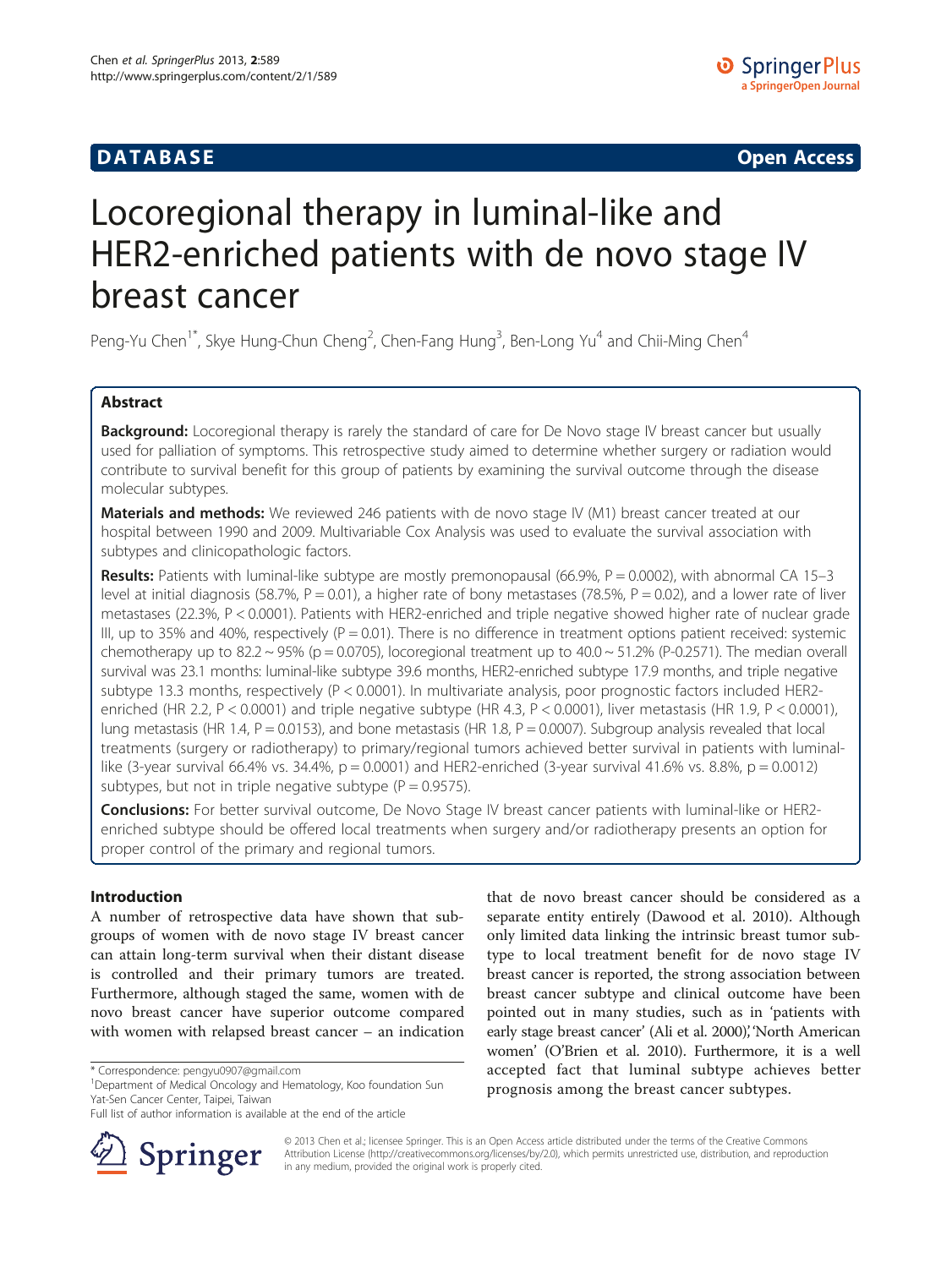<span id="page-1-0"></span>It is also known that breast cancer is a group of molecularly distinct disorders according to geneexpression profiling (Sotiriou & Pusztai [2009\)](#page-5-0). However, gene-expression profiling is not widespread use in clinical settings up to the present. Most of us still use hormone receptor (HR) status and human epidermal growth factor receptor-2 (HER2) as predictive and therapeutic markers to select specific therapies for patients with breast cancer (De Laurentiis et al. [2005](#page-5-0)).

Several retrospective studies have been cited on the suggested strong association between locoregional therapy and improvement of metastatic progression-free survival and overall survival (Khodari et al. [2013\)](#page-5-0). However, there is few data to better define subgroups of patients who would benefit from locoregional therapy, and thus the wide variability in treatment choice always exists.

The question we posed to ourselves was: Does locoreginal treatment for de novo stage IV breast cancer patients have different outcome between different subtypes of patients.

The current guideline in our hospital for the locoregional treatment decisions between palliative and curative for the de novo stage IV patients does not include the molecular subtype as diagnostic factor. This study aimed to determine whether significant survival benefit could be added by locoregional therapy (surgical resection and/or radiation) in patients with de novo stage IV breast cancer.

In this retrospective study, we divided the patients by their intrinsic subtypes, i.e., hormone receptor (HR) and human epidermal growth factor receptor-2 (HER2) status. Based on these markers, breast cancer can be divided into three major molecular subtypes: luminal-like (hormone receptor positive, no HER2 over-expression), HER2 enriched (HER2 over-expression), and triple negative (hormone receptor negative & no HER2 over-expression). The prognosis and clinical outcome from locoregional treatments for de novo stage IV metastatic breast cancer was analyzed.

## Materials and methods

Patients with breast cancer treated between 1990 and 2009 in our hospital who met the following criteria were included in this study: (1) de novo stage IV breast cancer at initial diagnosis, (2) invasive carcinoma of the primary breast tumor, (3) pathological confirmation of metastasis to at least one site. Patients with the following conditions were excluded: (1) prior treatment of systemic chemotherapy or anti-hormonal therapy in other hospitals, and/or (2) second malignancy.

All treatment decisions were made based on the Breast Cancer Clinical Practice Guidelines developed in our hospital in 1993 (Cheng et al. [2000](#page-5-0)), which are revised annually, and in ways similar to the guideline developed by the National Cancer Center Network (NCCN). All clinical information of patients was collected prior to treatment for a comprehensive Breast Cancer Data Base in our hospital with approval from the Institutional Review Board (IRB). Information collected in this data base consists of (1) general data covering patient

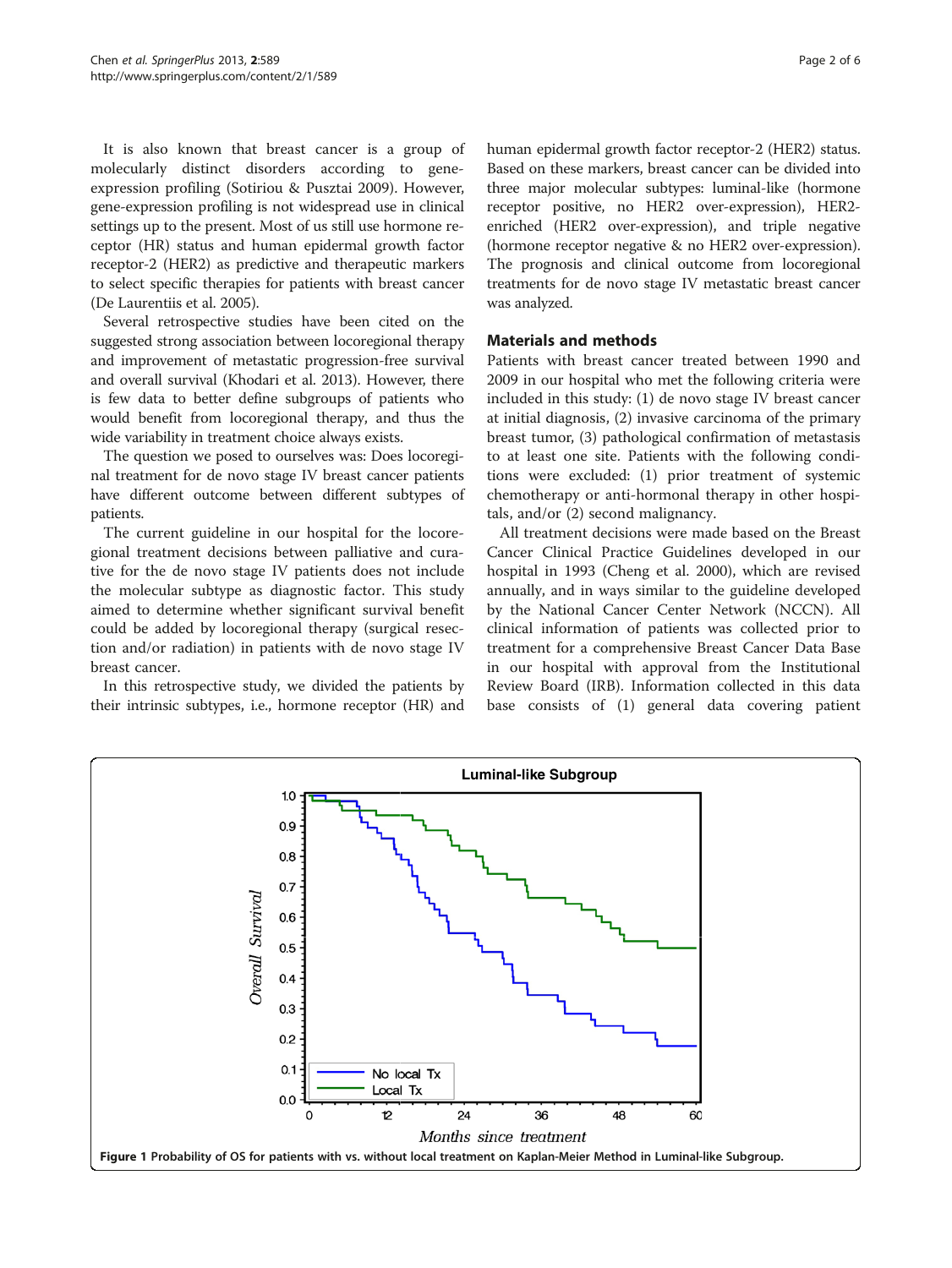<span id="page-2-0"></span>

demographic information, general medical and family history as well as specific, clinical, and treatment history; (2) pathologic report on tumor tissues; (3) chemotherapy information and related complications; (4) radiotherapy information and related complications; (5) follow-up information submitted every 6–12 months after the completion of all treatments or at a tumor relapse; and (6) late complication, if any.

SAS program was used for data input, data management, data quality control, analysis and presentation. For quality data control, our pathologists record pathological information in the Pathology Report when surgical specimens are available. The clinicians audit the charts to ensure that the clinical information entered into the Breast Cancer Data Base was accurate. All data entries

are done twice by two independent data processors. Online logic check is performed upon the first entry of all data. Logic analysis between data forms and within each form is performed regularly (Cheng et al. [2000\)](#page-5-0).

The clinical risk factors, such as age at diagnosis, primary tumor size, axillary lymph node status, nuclear grade (Kronqvist et al. [1998\)](#page-5-0), lymphovascular invasion (LVI) (Schoppmann et al. [2004\)](#page-5-0), hormonal receptor status, human epidermal growth factor-2 (HER2) and treatments were listed as variables for multivariable analysis on the Cox proportional hazards model.

The Cox proportional hazards regression model was fitted to examine the associations between treatment type and survival (by molecular subtype, with vs. without Locoregional therapy). Overall survival rate of each

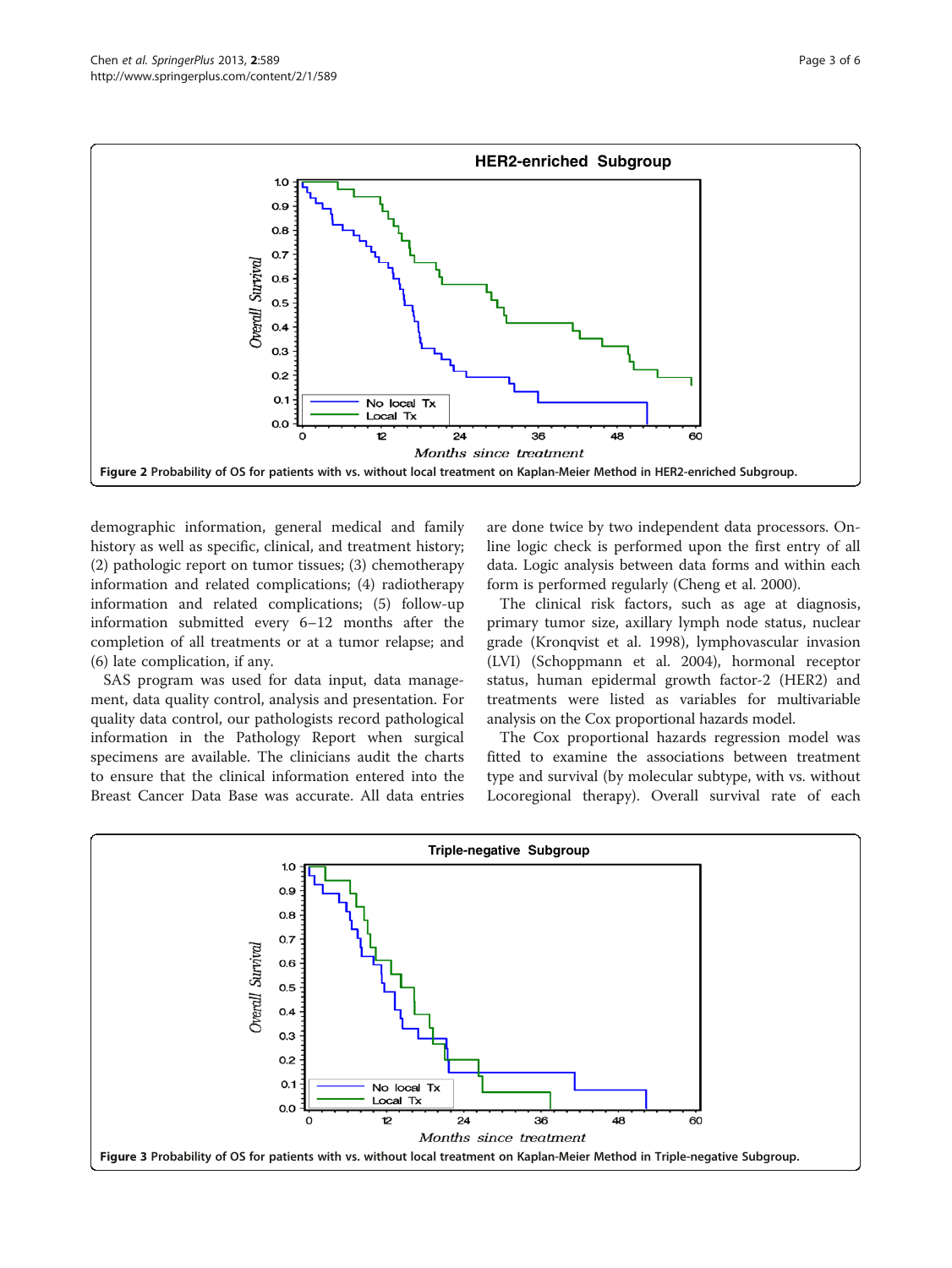<span id="page-3-0"></span>subtype was calculated through the Kaplan and Meier Method. Log-rank test and Chi-squared test were used to assess the statistical significance.

# Results

#### Follow-up and overall survival

A total of 246 patients with de novo stage IV breast cancer with invasive carcinoma treated between 1990 and 2009 were included in this study with the last follow-up date of December 31st 2011. The median follow-up interval was 21 months, and 32 months for 51 patients who were alive.

The median overall survival for all 246 patients was 23.1 months; the median overall survival for patients with luminal-like, HER2-enriched, and triple negative subtype were 39.6, 17.9, and 13.3 months, respectively (P < 0.0001).

On the subgroup analysis, locoregional treatment for primary breast tumor showed significant survival benefit in patients with luminal-like (Figure [1,](#page-1-0)  $P = 0.0001$ ) and HER2-enriched (Figure [2,](#page-2-0) P = 0.0012) subtype. With local treatment, the luminal-like patients achieved a 3 year overall survival rate of 66.4% vs. 34.4% for those without the local treatment (Figure [1\)](#page-1-0); for the HER2 rich

|  |  |  |  |  | Table 1 Patient and tumor characteristics by molecular subtype |  |  |  |
|--|--|--|--|--|----------------------------------------------------------------|--|--|--|
|--|--|--|--|--|----------------------------------------------------------------|--|--|--|

|                                         | Luminal-like        | HER2 -rich         | <b>Triple negative</b> | p          |
|-----------------------------------------|---------------------|--------------------|------------------------|------------|
|                                         | $(n = 121, 49.2\%)$ | $(n = 80, 32.5\%)$ | $(n = 45, 18.3\%)$     |            |
| Age                                     |                     |                    |                        |            |
| >40                                     | 94 (77.7%)          | 67(83.8%)          | 36 (80%)               | 0.5739     |
| $\leq 40$                               | 27 (22.3%)          | 13(16.2%)          | 9(20%)                 |            |
| Menopause status                        |                     |                    |                        |            |
| Premenopausal                           | 81 (66.9%)          | 30(37.5%)          | 22 (48.9%)             | 0.0002     |
| Postmenopausal                          | 40(33.1%)           | 50(62.5%)          | 23(51.1%)              |            |
| Primary tumor size                      |                     |                    |                        |            |
| $cT1-3$                                 | 56(46.3%)           | 36(45.0%)          | 23(51.1%)              | 0.7974     |
| cT4                                     | 65(53.7%)           | 44(55.0%)          | 22(48.9%)              |            |
| Nuclear grade                           |                     |                    |                        |            |
| Nuclear Grade 1-2                       | 24(19.8%)           | 9(11.3%)           | $1(2.2\%)$             | $0.0092*$  |
| Nuclear Grade 3                         | 35 (28.9%)          | 28(35.0%)          | 18 (40.0%)             |            |
| unknown                                 | 62(51.3%)           | 43(53.7%)          | 26(57.8%)              |            |
| Lymphovascular invasion                 |                     |                    |                        |            |
| No / Focal                              | 15(12.4%)           | 14(17.5%)          | $5(11.1\%)$            | $0.22121*$ |
| prominent                               | 30(24.8%)           | 12(15.0%)          | $9(20.0\%)$            |            |
| unknown                                 | 76(62.8%)           | 54(67.5%)          | 31(68.9%)              |            |
| Lymph node status                       |                     |                    |                        |            |
| No axillary LN involvement              | 30 (24.8%)          | 19(23.8%)          | 8 (17.8%)              | 0.6284     |
| Axillary, IM, or SC LN involvement      | 91(75.2%)           | 61(76.2%)          | 37(82.2%)              |            |
| <b>Tumor markers</b>                    |                     |                    |                        |            |
| <b>Elevated CEA</b>                     | 53 (43.8%)          | 40(50.0%)          | 15 (33.3%)             | $0.2740*$  |
| Elevated CA 15-3                        | 71 (58.7%)          | 34(42.5%)          | 18 (40.0%)             | 0.0063     |
| Metastasis site at first diagnosis      |                     |                    |                        |            |
| Liver                                   | 27 (22.3%)          | 43(53.8%)          | 18 (40%)               | < 0.0001   |
| Lung                                    | 42 (34.7%)          | 34(42.5%)          | 18 (40%)               | 0.5189     |
| Brain                                   | 15(12.4%)           | 13(16.3%)          | 8(17.8%)               | 0.6041     |
| Bone                                    | 95 (78.5%)          | 53(66.3%)          | 26 (57.8%)             | 0.0187     |
| <b>Treatments</b>                       |                     |                    |                        |            |
| Systemic chemotherapy                   | 106 (87.6%)         | 76(95.0%)          | 37 (82.2%)             | 0.0705     |
| Anti-hormonal treatment                 | 24 (19.8%)          | 6(7.5%)            | $1(2.2\%)$             | 0.0024     |
| Local treatment to primary breast tumor | 62(51.2%)           | 33(41.3%)          | 18(40.0%)              | 0.2571     |

\*About whom information was known.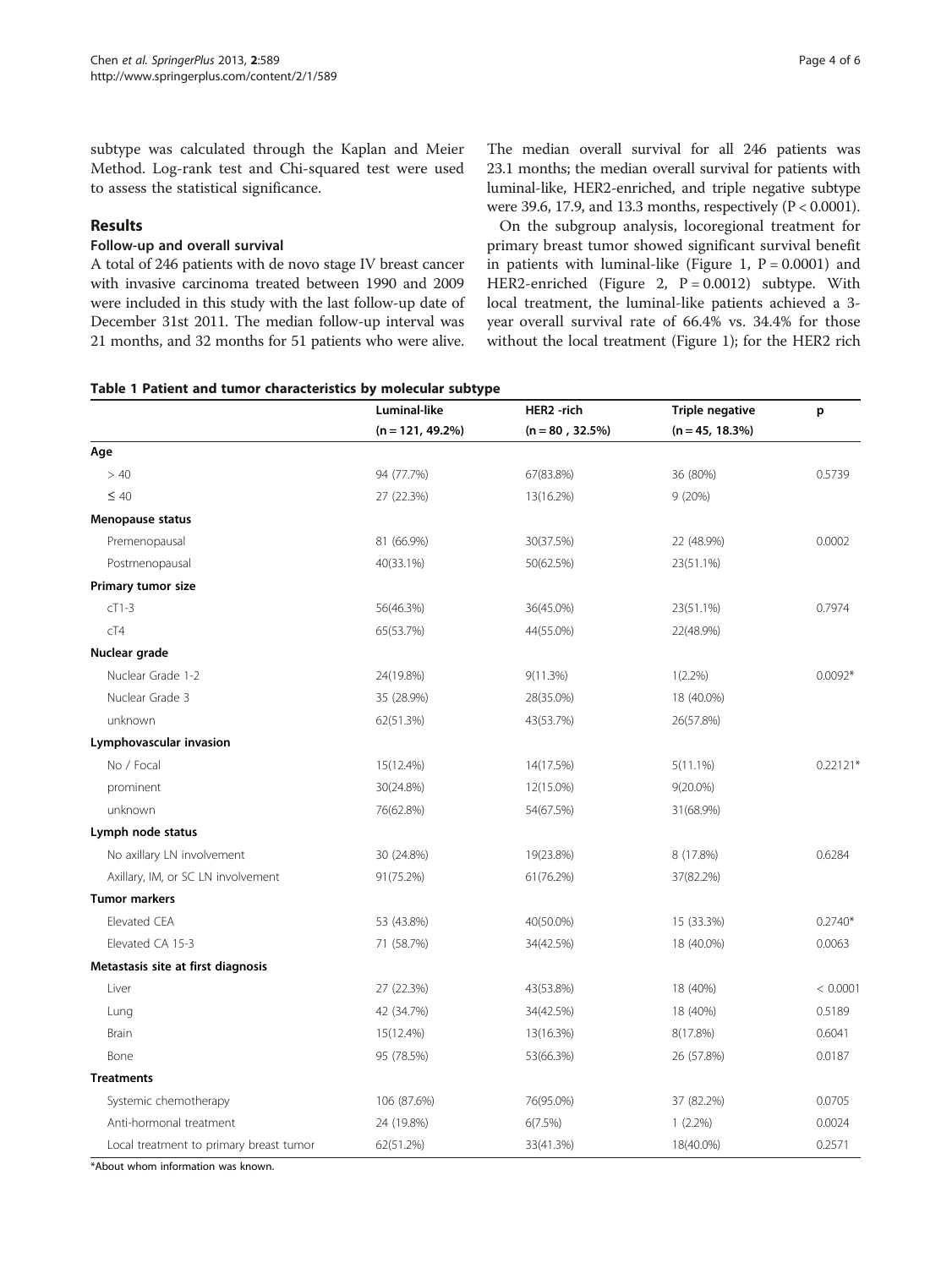patients - 41.6% with vs. 8.8% without the local treatment (Figure [2](#page-2-0)); and for the triple negative 6.7% with vs. 14.8% without. In triple negative subtype, local treatment did not improve outcome (Figure [3,](#page-2-0)  $P = 0.9575$ ).

Special mentioning of the anti-HER2 treatment therapy is needed here regarding the result from Figure [2.](#page-2-0) In the twenty years between 1990 and 2009, the systemic chemotherapies for breast cancer have evolved more than once, especially for HER2-directed therapies. Total number of our patients who received anti-HER2 treatment is too small to ascertain whether locoregional treatment still has significant benefit after those who received anti-HER2 treatment. Nowadays, HER2-directed therapy is widely offered, so for this particular subgroup of patients who get better controlled of systemic disease, the benefit of locoregional treatment may need further investigation.

#### Clinical and pathological characters by subtype

Table [1](#page-3-0) compares the clinical and pathological factors in each subtype or, (compares the patient characteristics stratified by the three subgroups). The majority of patients in all three subgroups were older than 40 years old. Among the luminal-like patients, 66.9% were premenopausal, which was significantly higher than the HER2-enriched or triple negative subtypes. Direct tumor invasion to chest wall from primary tumor or inflammatory breast cancer (T4 and non-T4 disease) did not stand out in any particular subtype group. Patients with HER2-enriched or triple negative subtype had a higher rate of nuclear grade III of primary breast tumor, up to  $35\%$  and  $40\%$  ( $p = 0.0092$ ), respectively. The percentages of prominent lymphovascular invasion of primary breast tumor shown in the subtypes were close. The same similarity was seen in the percentage of locoregional lymph node involvement. Patients with luminal-like subtype had a higher elevation rate of CA 15–3 (58.7%,  $p = 0.0063$ ).

Luminal-like subtype patients had a lower rate of liver metastasis (22.3%, p < 0.0001) and higher rate of bone metastasis (78.1%,  $p = 0.0187$ ). No significant difference was seen in lung or brain metastasis among the subtype groups.

About the treatment options, more than eighty percent of patients in each group underwent systemic chemotherapy and up to 40 to 50 percent of patients underwent locoregional treatment of primary tumor ( $p > 0.05$ ). There is no difference in treatment options patient received among these three groups.

#### Univariate and multivariate analysis

Table 2 shows the univariate and multivariate analysis of each clinicopathologic factors associated with overall survival. Both the univariate and multivariate analysis showed that HER2-enriched and triple negative subtypes were significantly associated with poor survival. Compared with the luminal subtype patients, the HER2-enriched and triple negative patients had poorer survival on univariate analysis (HER2-enriched: HR 2.0, P < 0.0001; triple negative: HR 4.2,  $P < 0.0001$ ) and also on multivariate analysis (HER2-enriched: HR 2.2, P < 0.0001; triple negative:

| Table 2 Overall survival estimates in de novo stage IV patients on univariate and multivariate models |  |
|-------------------------------------------------------------------------------------------------------|--|
|-------------------------------------------------------------------------------------------------------|--|

|                              |              | <b>Univariate</b> |          | <b>Multivariate</b> |             |          |  |
|------------------------------|--------------|-------------------|----------|---------------------|-------------|----------|--|
| Variable                     | <b>HR</b>    | 95%CI             | P        | HR                  | 95% CI      | P        |  |
| Luminal-like                 | $\mathbf{1}$ |                   |          | $\mathbf{1}$        |             |          |  |
| HER2-enriched                | 2.0          | $1.4 - 2.8$       | < 0.0001 | 2.2                 | $1.5 - 3.1$ | < 0.0001 |  |
| Triple negative              | 4.2          | $2.8 - 6.2$       | < 0.0001 | 4.3                 | $2.9 - 6.5$ | < 0.0001 |  |
| cT1-3 vs. cT4                | 0.7          | $0.5 - 0.9$       | 0.011    |                     |             |          |  |
| NG 1-2 vs. NG 3              | 0.9          | $0.5 - 1.4$       | 0.5386   |                     |             |          |  |
| LVI                          |              |                   |          |                     |             |          |  |
| focal vs. no                 | 0.6          | $0.3 - 1.4$       | 0.2649   |                     |             |          |  |
| Prominent vs. no             | 0.5          | $0.3 - 1.0$       | 0.0616   |                     |             |          |  |
| Lymph node involvement       | 1.1          | $0.8 - 1.5$       | 0.6471   |                     |             |          |  |
| CEA elevated vs. normal      | 1.1          | $0.8 - 1.5$       | 0.3969   |                     |             |          |  |
| CA 153 elevated vs. normal   | 1.1          | $0.8 - 1.4$       | 0.6379   |                     |             |          |  |
| <b>Metastasis</b>            |              |                   |          |                     |             |          |  |
| Liver, yes vs. no            | 2.3          | $1.7 - 3.2$       | < 0.0001 | 1.9                 | $1.4 - 2.5$ | 0.0001   |  |
| Lung, yes vs. no             | 1.7          | $1.3 - 2.2$       | 0.0004   | 1.4                 | $1.1 - 1.9$ | 0.0153   |  |
| Brain, yes vs. no            | 1.5          | $1.1 - 2.3$       | 0.0256   | 1.3                 | $0.9 - 1.9$ | 0.1728   |  |
| Bone, yes vs. no             | 1.3          | $0.9 - 1.8$       | 0.1016   | 1.8                 | $1.3 - 2.5$ | 0.0007   |  |
| *Local treatment, yes vs. no | 0.5          | $0.4 - 0.6$       | < 0.0001 | 0.6                 | $0.4 - 0.8$ | 0.0008   |  |

Note: \*Local treatment: surgery, radiotherapy, or both.